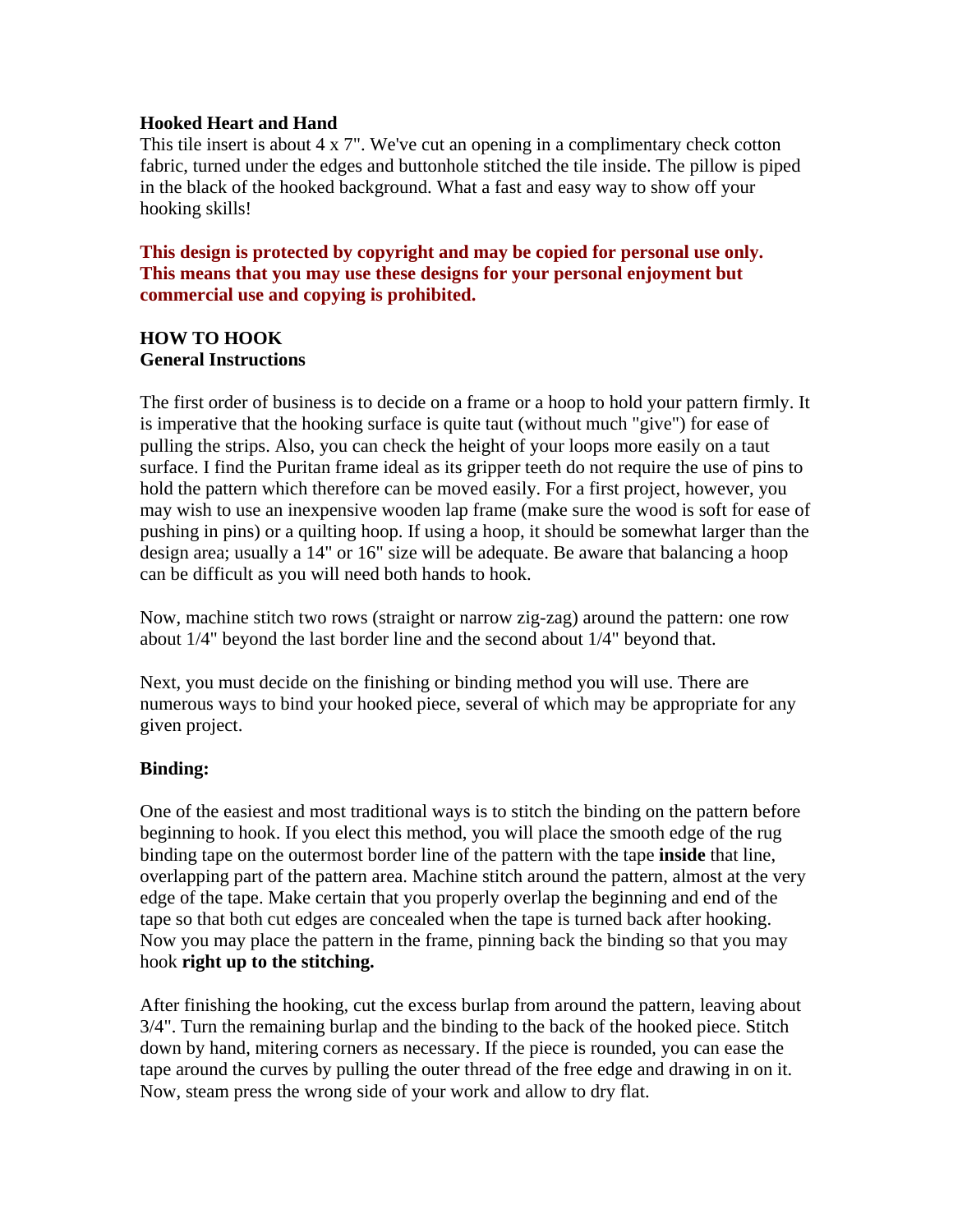### **Hooking:**

Place the pattern on your frame, making sure it is taut and not pulled off-grain. You will be working on the pattern top, creating the pile on the side **facing** you.

Some people hold the hook like a pencil while others hold the hook's handle in the palm of their hand, gripping it like a toothbrush. Whatever works for you is fine. I generally use the pencil grip when hooking narrow strips and change to the palm method for ease of pulling up wide strips. What is important is that the strip is pulled up through the burlap with no twisting or looping on the back side. One major pitfall to watch for is wrapping the strip around the hook (as in crocheting) prior to pulling it up.

If you are right-handed, you will be working in a right-to-left direction; if left-handed, you will work left-to-right. When you need to hook upward or downward, change the direction of the open part of the hook tip to more easily catch the strips. Or, you may change the position of your frame, whichever is more comfortable and gives you better results.

Loops should be pulled up to a height approximately the width of the strip. In other words, if using a 1/4" strip, the loops should be about 1/4" high. Also, loops should be pulled up so that a row of them viewed from the front should appear as a row of ribbon candy. Strive to pull all the strips to a uniform height. Again, a taut surface will help enable you to correctly gauge the height of your strips.

It is easier to achieve a smooth surface, particularly on a large rug, if you hook from the center out to the edges.

To begin hooking, hold the strip in your left hand and the hook in your right. Push the hook through to the back, catch the strip and bring up an end. Leave at least 1/2." Do not worry about trimming at this time. Hook to the end of the area or to the end of the strip. End the strip by cutting through the last loop and pulling down the excess or drawing up the remainder of the unused strip. If you need to cover more area with the same color, start a new strip by drawing up an end in the same hole you used to finish the previous strip. **Never tie knots to hold strips in place.** The tension of the burlap will hold them securely.

You must hook closely enough to hide all the burlap, but not so closely that your work buckles and ripples with packed loops. When using  $#8 (8/32" = 1/4")$  strips, I usually skip every other hole and every other row on Angus burlap. Using narrower strips and tighter burlap or other backing, skip fewer and fewer holes and rows. You must judge by eye and "feel." Also, turn your work over from time to time to check for large open areas of burlap or other problems such as twisting and crossovers.

Generally, when finished hooking one row, cut through the last loop and start the next row back at the right. **Do not** turn sharp corners in hooking as this will create twisting on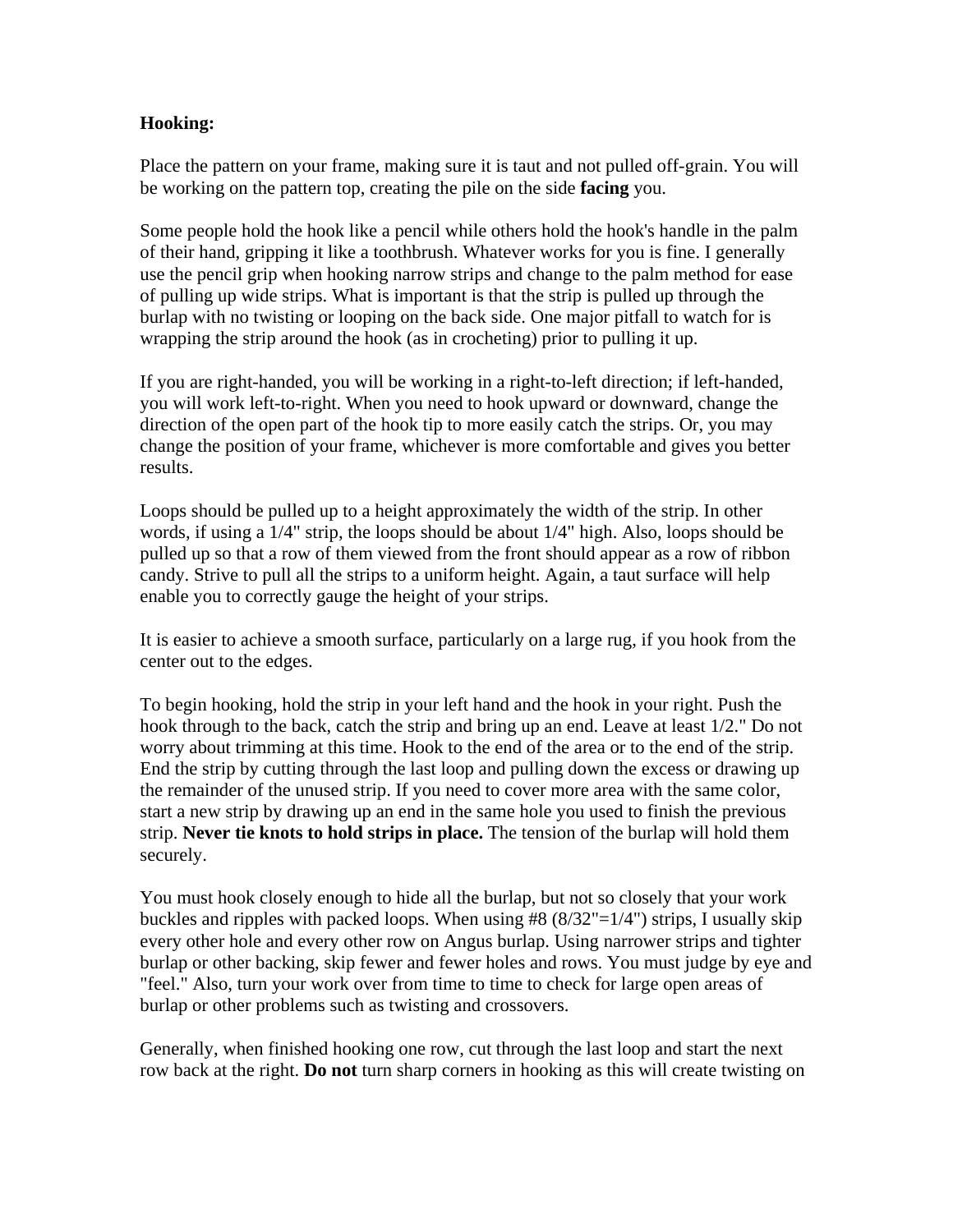the back and non-uniform loops on the front. Also, any points (as at the tip of a leaf) will be rounded.

It is often attractive to fill in a design area by following the outline and working inward. Also, backgrounds are often started by hooking one or two rows of the background wool around the detail areas and within the border and filling in in a swirl-y fashion. Sometimes it is desirable to hook in straight lines across design areas or backgrounds. Your design and taste will dictate what you will want to do.

The edges of the rug should have at least two rows of straight hooking going around to "hold" them and make finishing easier.

#### **Using your rug:**

Try not to place your rug in strong sunlight, as it may fade the colors.

Do not launder your hooked piece by immersion, either by washing or dry cleaning. Vacuum regularly (not with the power head) and spot clean as needed with the suds of a mild detergent solution (no bleaches). With a clean sponge, work suds into soiled area (after spot testing for colorfastness). Rinse several times with clear water on a sponge. Allow to dry. Vacuum any residue.

Copyright 1995 C.Oliver/Moondance Color Company http://www.moondancecolor.com